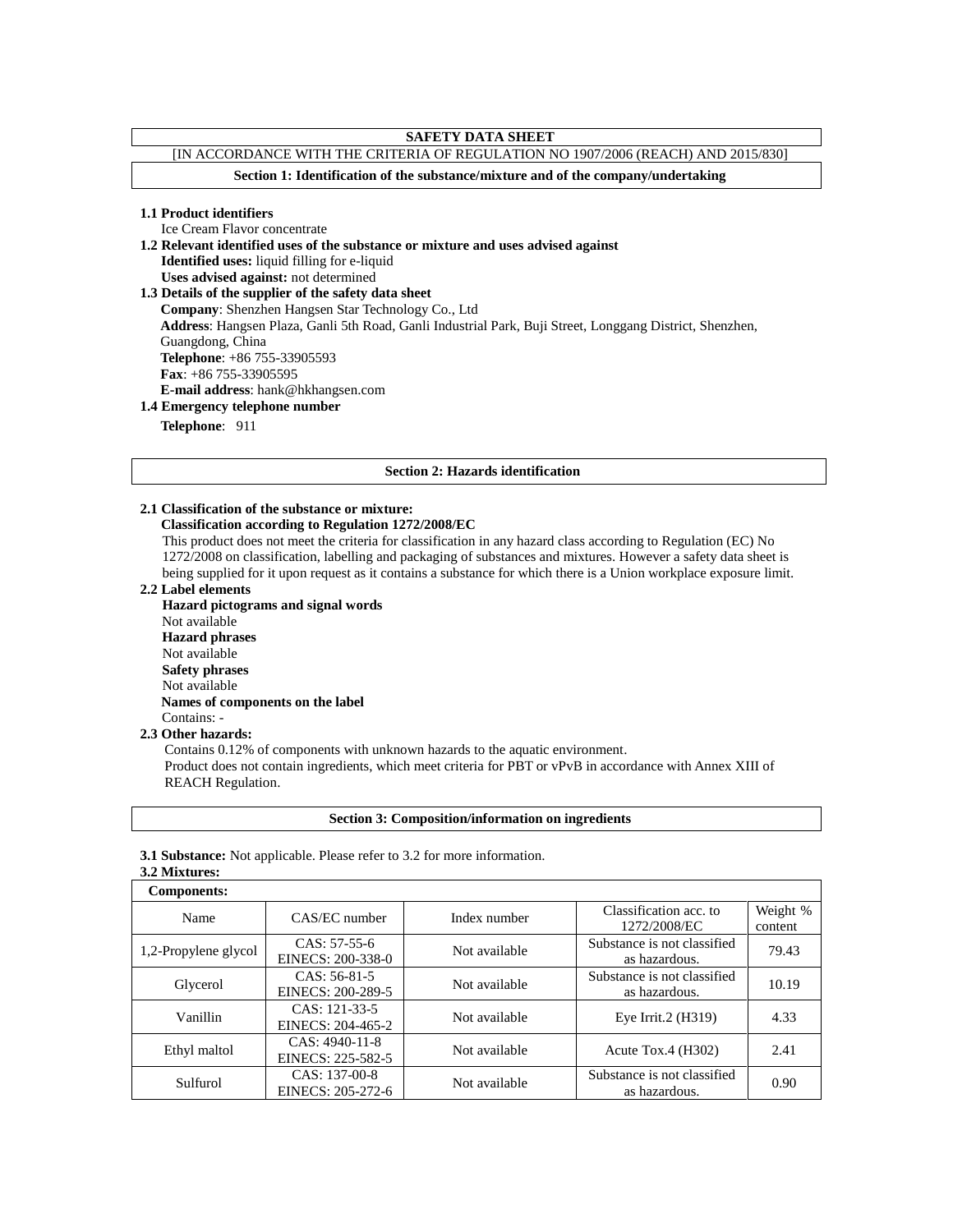| δ-Dodecanolactone                          | CAS: 713-95-1<br>EINECS: 211-932-4   | Not available | Substance is not classified<br>as hazardous.                          | 0.76 |
|--------------------------------------------|--------------------------------------|---------------|-----------------------------------------------------------------------|------|
| Phenylethyl alcohol                        | CAS: 60-12-8<br>EINECS: 200-456-2    | Not available | Acute Tox.4 (H302)<br>Eye Irrit.2 (H319)                              | 0.41 |
| Peach aldehyde                             | CAS: 104-67-6<br>EINECS: 203-225-4   | Not available | Substance is not classified<br>as hazardous.                          | 0.33 |
| 5-Decanolide                               | CAS: 705-86-2<br>EINECS: 211-889-1   | Not available | Substance is not classified<br>as hazardous.                          | 0.27 |
| Ethyl myristate                            | CAS: 124-06-1<br>EINECS: 204-675-4   | Not available | Substance is not classified<br>as hazardous.                          | 0.10 |
| delta-Nonalactone                          | CAS: 3301-94-8<br>EINECS: 221-974-5  | Not available | Substance is not classified<br>as hazardous.                          | 0.10 |
| Ethyl vanillin                             | CAS: 121-32-4<br>EINECS: 204-464-7   | Not available | Substance is not classified<br>as hazardous.                          | 0.10 |
| 2-(5-methylthiazol-<br>4-yl)ethyl acetate  | CAS: 94021-41-7<br>EINECS: 301-436-7 | Not available | Not available                                                         | 0.09 |
| Piperonal                                  | CAS: 120-57-0<br>EINECS: 204-409-7   | Not available | Skin Sens.1B (H317)                                                   | 0.09 |
| Benzaldehyde<br>propylene glycol<br>acetal | CAS: 2568-25-4<br>EINECS: 219-906-4  | Not available | Substance is not classified<br>as hazardous.                          | 0.08 |
| Diethyl phthalate                          | CAS: 84-66-2<br>EINECS: 201-550-6    | Not available | Substance is not classified<br>as hazardous.                          | 0.08 |
| Ethyl phenylacetate                        | CAS: 101-97-3<br>EINECS: 202-993-8   | Not available | Substance is not classified<br>as hazardous.                          | 0.07 |
| Dodecanoic acid                            | CAS: 143-07-7<br>EINECS: 205-582-1   | Not available | $C \ge 73.6$ %, Eye Dam.1<br>(H318)                                   | 0.07 |
| Decanoic acid                              | CAS: 334-48-5<br>EINECS: 206-376-4   | 607-709-00-X  | Skin Irrit.2 (H315)<br>Eye Irrit.2 (H319)<br>Aquatic Chronic 3 (H412) | 0.06 |
| Octanoic acid                              | CAS: 124-07-2<br>EINECS: 204-677-5   | 607-708-00-4  | $\overline{\text{Skin}}$ Corr.1C (H314)<br>Aquatic Chronic 3 (H412)   | 0.04 |
| 2,3,5<br>Trimethylpyrazine                 | CAS: 14667-55-1<br>EINECS: 238-712-0 | Not available | Flam. Liq.3 (H226)<br>Acute Tox.4 (H302)                              | 0.03 |
| Isobutyl lactate                           | CAS: 585-24-0<br>EINECS: 209-551-3   | Not available | Not available                                                         | 0.03 |
| 4-Acetylanisole                            | CAS: 100-06-1<br>EINECS: 202-815-9   | Not available | Acute Tox.4 (H302)                                                    | 0.03 |

Additional information:

Substances for which there are Union workplace exposure limits are listed in section8 For full text of H-statements: see SECTION 16.

#### **Section 4: First aid measures**

### **4.1 Description of first aid measures**

Skin contact: take off contaminated clothing. Wash the contaminated skin with water and soap. Immediately consult a doctor.

**Eye contact:** remove contact lenses. Wash the contaminated eye with plenty of water for at least 15 minutes. Avoid powerful water stream. Consult a doctor if disturbing symptoms occur.

**Ingestion:** do not induce vomiting. Rinse mouth with water. Never give anything to drink to an unconscious person. Consult a doctor. Show the container or label.

**Inhalation:** Remove to fresh air. Keep warm and calm. Consult a doctor, if disturbing symptoms appear.

# **4.2 Most important symptoms and effects, both acute and delayed:**

None reasonably foreseeable

**4.3 Indication of any immediate medical attention and special treatment needed:** 

Physician makes a decision regarding further medical treatment after thoroughly examination of the injured. Symptomatic treatment.

**Section 5: Firefighting measures**

**5.1 Extinguishing media**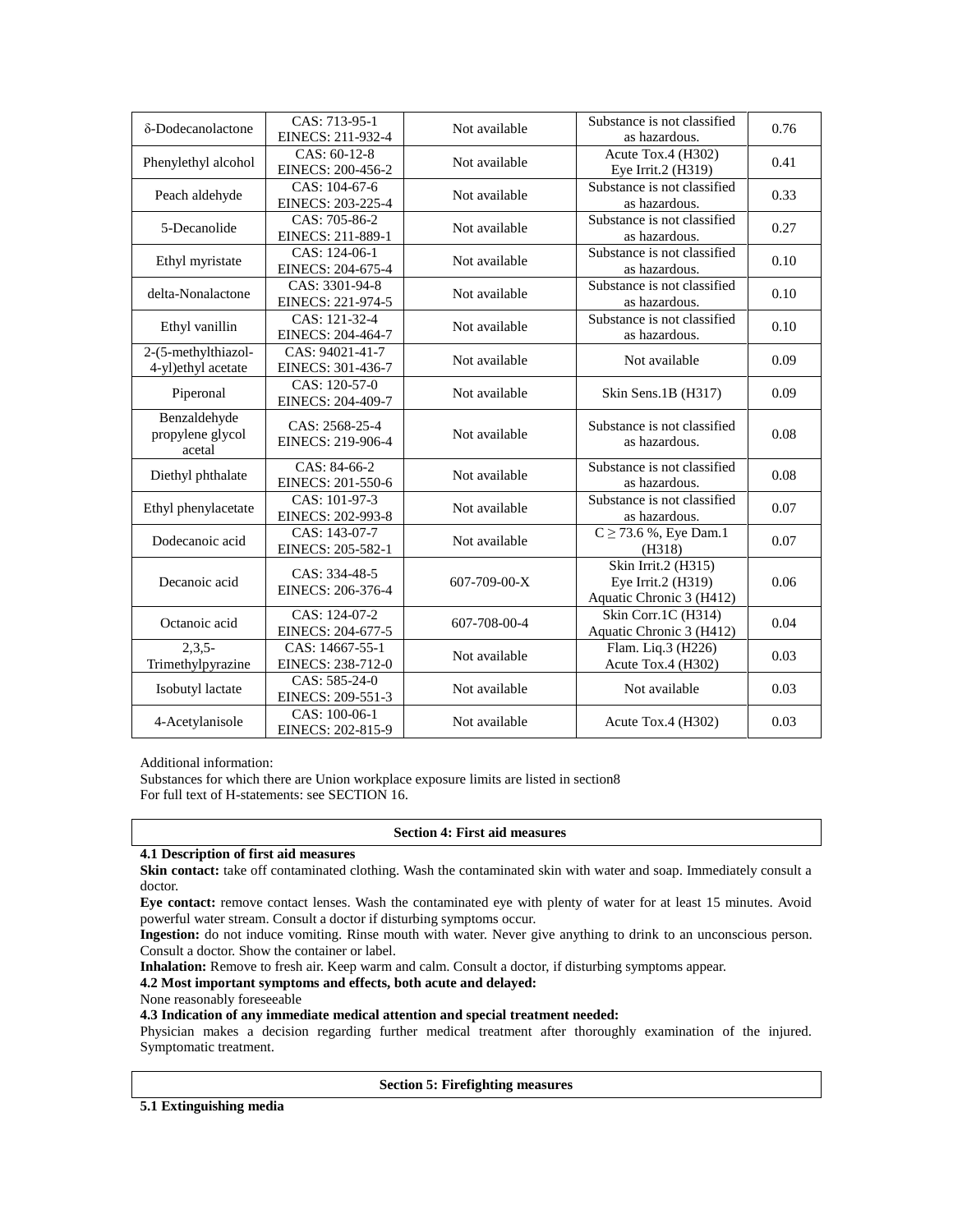**Suitable extinguishing media**: Foam, dry extinguishing agents, water spray.

**Unsuitable extinguishing media**: Water jet - risk of the propagation of the flame.

# **5.2 Special hazards arising from the substance or mixture:**

During the fire, the product may produce toxic fumes of carbon monoxide and dioxide, nitric oxides and other unidentified products of thermal decomposition. Do not inhale combustion products.

#### **5.3 Advice for firefighters:**

Personal protection typical in case of fire. Do not stay in the fire zone without self-contained breathing apparatus and protective clothing resistant to chemicals.

#### **Section 6: Accidental release measures**

### **6.1 Personal precautions, protective equipment and emergency procedures**

Limit the access for the outsiders into the breakdown area, until suitable cleaning operations are completed. In case of large spills, isolate the exposed area. Avoid contact with skin and eyes. Use personal protective measures.

#### **6.2 Environmental precautions:**

In case of release of large amounts of the product, it is necessary to take appropriate steps to prevent it from spreading into the environment. Material may be hazardous if released in large quantities to the environment. Notify relevant emergency services.

#### **6.3 Methods and material for containment and cleaning up**

Damaged container put in emergency container. Absorb leakage with incombustible liquid-binding material (e.g. sand, earth, universal binders, silica, vermiculite) and collect mechanically into properly labeled containers for disposal. Clean the contaminated place.

**6.4 Reference to other sections:** Section 13 and section 8.

#### **Section 7: Handling and storage**

#### **7.1 Precautions for safe handling:**

Handle in accordance with good occupational hygiene and safety practices. Avoid skin and eyes contamination. Before break and after work wash hands carefully. Use personal protective measures. Ensure adequate ventilation. Do not let the product to get into mouth.

# **7.2 Conditions for safe storage, including any incompatibilities:**

Keep only in original, tightly closed containers in a cool and well-ventilated area. Keep away from food, beverages or feed for animals. Avoid direct exposure to sunlight. Keep away from strong acids and oxidizing agents. After opening, seal the container and store in an upright position to prevent leakage.

#### **7.3 Specific end use(s):**

Liquid filling for e-liquid.

#### **Section 8: Exposure controls/personal protection**

#### **8.1 Control parameters**

| <b>Substance</b> | <b>Occupational Exposure Limits</b> |                                                                  |
|------------------|-------------------------------------|------------------------------------------------------------------|
|                  | OSHA PEL                            | TWA 15 mg/m <sup>3</sup> (total), TWA 5 mg/m <sup>3</sup> (resp) |
| Glycerol         | TLV (ACGIH 2005)                    | TWA 0.5 mg/m <sup>3</sup> (Skin) (Mist)                          |
|                  | <b>MAK</b>                          | 50 mg/m <sup>3</sup> (Inhalable fraction)                        |

#### **Recommended control procedures**

Procedures Concerning the control over the dangerous components concentrations in the air and control over the air quality in the workplace in Accordance with the European Standards.

#### **8.2 Exposure controls:**

Use the product in accordance with good occupational hygiene and safety practices. Ensure exhaust ventilation or other engineering controls to keep the airborne concentrations of vapors below their respective threshold limit value. Ensure eye stations and safety showers.

#### **Hand and body protection:**

In case of short term contact use protective gloves made of nitrile rubber (minimal thickness: 0.2 mm; breakthrough time > 30 minutes). In case of long term contact use protective gloves made of butyl rubber (minimal thickness: 0.3 mm, breakthrough time > 480 minutes).

The material that the gloves are made of must be impenetrable and resistant to the product's effects. The selection of material must be performed with consideration of breakthrough time, penetration speed and degradation.

# **Eye protection:**

Wear tightly fitting safety glasses if there is a risk of eye contamination.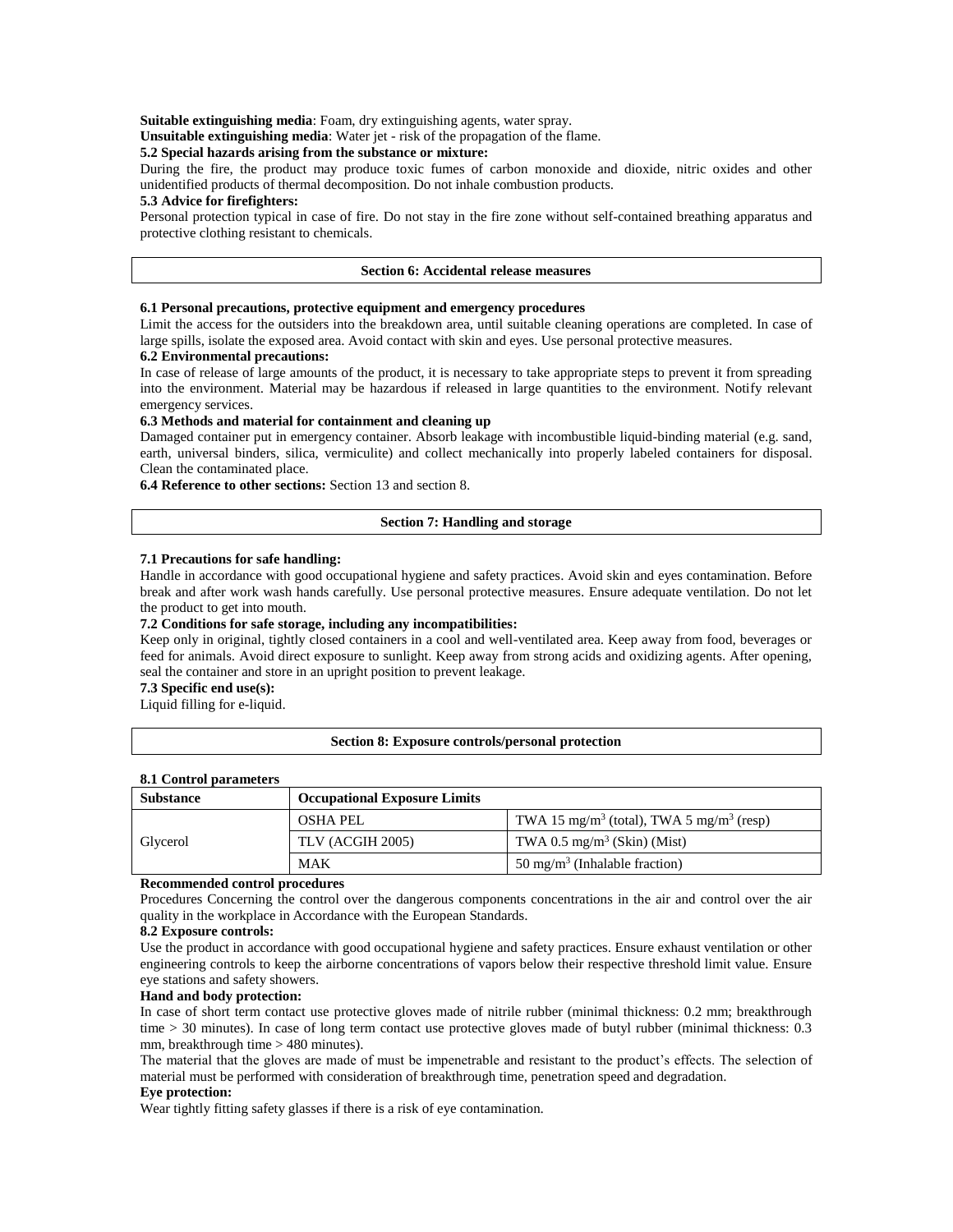#### **Respiratory protection:**

In case of normal use, in accordance with the intended use, it is not necessary.

Applied personal protective equipment must comply with the requirements of the Directive 89/686/EC. The employer is obliged to provide protective equipment relevant to performed activities and in accordance with all quality requirements, including its maintenance and cleaning.

#### **8.3 Environmental exposure controls:**

Do not allow to enter large amounts of product to reach ground water, sewage, waste water or soil.

#### **Section9. Physical and chemical properties**

**9.1 Information on basic physical and chemical properties Appearance:** Brown oily liquid at room temperature **Odour:** Other **Odour threshold:** Not available **pH:** 4.42 at 10g/L at 25℃ **Melting point/freezing range:** Not available **Initial boiling point and boiling range:** 160-170 ℃ **Flash point:** Not available **Evaporation rate:** Not available **Flammability (solid, gaseous):** This product is liquid, not available. **Upper/lower flammability or explosive limits:** Not available **Vapour pressure:** Not available **Vapour density:** Not available **Relative density:** 1.079 (25℃) **Solubility(ies):** Not available **Partition coefficient: n-octanol/water:** Not available **Auto-ignition temperature:** Product is not self-igniting. **Decomposition temperature:** Not available **Viscosity:** 85 mPa·s (25℃) **Explosive properties:** Product does not present an explosion hazard. **Oxidising properties:** Product does not present oxidizing properties.

**9.2 Other information:** Not available

#### **Section10: Stability and reactivity**

**10.1 Reactivity:** Product is feebly reactive. Product does not undergo a dangerous polymerization. See also 10.4-10.5

- **10.2 Chemical stability:** The product is stable under normal storage and using condition.
- **10.3 Possibility of hazardous reactions:** Dangerous reactions are not known.
- **10.4 Conditions to avoid:** Avoid direct exposure to sunlight.
- **10.5 Incompatible materials:** Strong oxidizing agents, acids.

**10.6 Hazardous decomposition products:** Not available

#### **Section11:Toxicological information**

#### **11.1 Information on toxicological effects**

| <b>Toxicity of components</b>               |      |                         |
|---------------------------------------------|------|-------------------------|
| LD/LC50 values relevant for classification: |      |                         |
| $CAS: 4940-11-8$ Ethyl maltol               |      |                         |
| Oral                                        | D50. | $1150 \text{ mg/kg}$ bw |

**Toxicity of the mixture**

The acute toxicity estimate (ATEmix) for the classification of a substance in a mixture was determined using the appropriate value from relevant literature.

#### **Acute toxicity**

**ATEmix (oral)** = 47718 mg/kg bw (Not classified)

#### **Skin corrosion/irritation:**

Based on available data, the classification criteria are not met.

**Serious eye damage/irritation:**

Based on available data, the classification criteria are not met.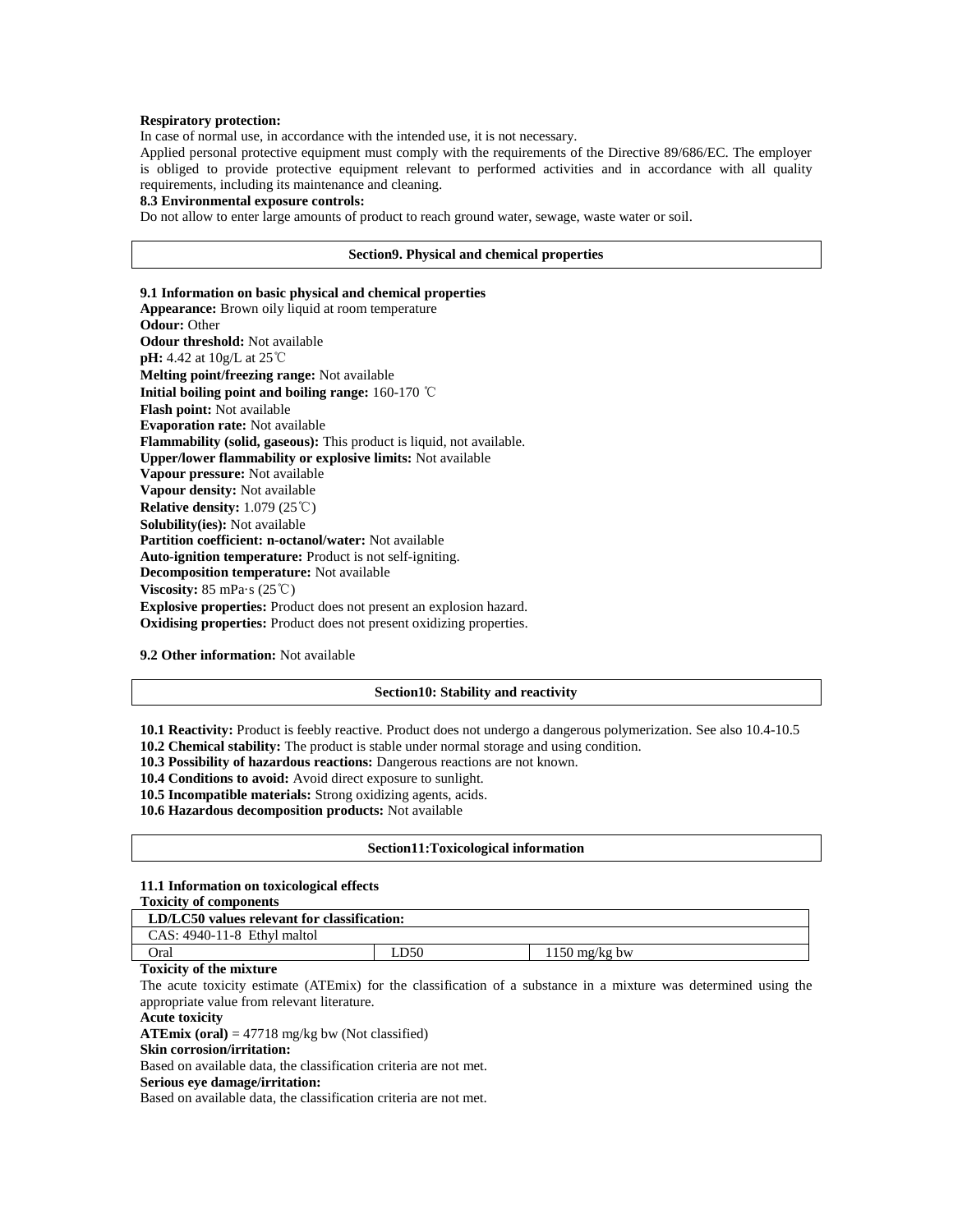#### **Respiratory or skin sensitization:**

Based on available data, the classification criteria are not met.

# **Germ cell mutagenicity:**

This product does not contain any substances that produce germ cell mutagenicity. See section 3. **Carcinogenicity:**

This product does not contain any substances that produce carcinogenicity. See section 3.

**Reproductive toxicity:**

This product does not contain any substances that produce reproductive toxicity. See section 3.

### **Summary of evaluation of the CMR properties:**

Based on available data, the classification criteria are not met.

### **STOT-single exposure:**

This product does not contain any substances that produce STOT-SE. See section 3.

# **STOT-repeated exposure:**

This product does not contain any substances that produce STOT-RE. See section 3.

# **Aspiration hazard:**

This product does not contain any substances that produce aspiration hazard. See section 3.

### **Section12:Ecological information**

# **12.1 Toxicity:**

| Parameters of environmental toxicity:            |                                                                                                                       |
|--------------------------------------------------|-----------------------------------------------------------------------------------------------------------------------|
| CAS: 334-48-5 Decanoic acid                      |                                                                                                                       |
| Classification:                                  | Aquatic Chronic 3 (H412)                                                                                              |
| CAS: 124-07-2 Octanoic acid                      |                                                                                                                       |
| Classification:                                  | Aquatic Chronic 3 (H412)                                                                                              |
| toxicity.<br>12.2 Persistence and degradability: | According to Regulation (EC) No 1272/2008, this product does not meet the criteria of classification of environmental |
| Data for the mixture are not available.          |                                                                                                                       |
| 1,2-Propylene glycol                             |                                                                                                                       |
| <b>OECD</b> Method 301F                          | 81% biodegradation                                                                                                    |
| Biodegradation in soil                           | High concentrations of propylene glycol released into<br>a soil environment can be expected to biodegrade.            |
| Phototransformation in water                     | $DT50 = 1.3$ year                                                                                                     |
| Glycerol                                         |                                                                                                                       |
| Ready biodegradability                           | Readily biodegradable                                                                                                 |
| 12.3 Bioaccumulative potential:                  |                                                                                                                       |
| Data for the mixture are not available.          |                                                                                                                       |
| 1,2-Propylene glycol                             |                                                                                                                       |
| <b>BCF</b>                                       | 0.09                                                                                                                  |
| Glycerol                                         |                                                                                                                       |
| Log Pow                                          | $-1.75$ (pH=7.4, °C)                                                                                                  |
| 12.4 Mobility in soil:                           |                                                                                                                       |
| Data for the mixture are not available.          |                                                                                                                       |
| 1,2-Propylene glycol                             |                                                                                                                       |
| Koc                                              | 2.9 (calculated from $log Pow = -1.07$ using the<br>equation from the TGD (non-hydrophobics)                          |
| Henry's Law constant                             | 0.06 atm $m^3$ /mol (12 °C)                                                                                           |
| Glycerol                                         |                                                                                                                       |
| Henry's Law Constant (H):                        | 0 atm $m^3$ /mol                                                                                                      |
| 12.5 Results of PBT and vPvB assessment:         |                                                                                                                       |

Product does not contain ingredients, which meet criteria for PBT or vPvB.

# **12.6 Other adverse effects:**

The mixture is not classified as hazardous to the ozone layer.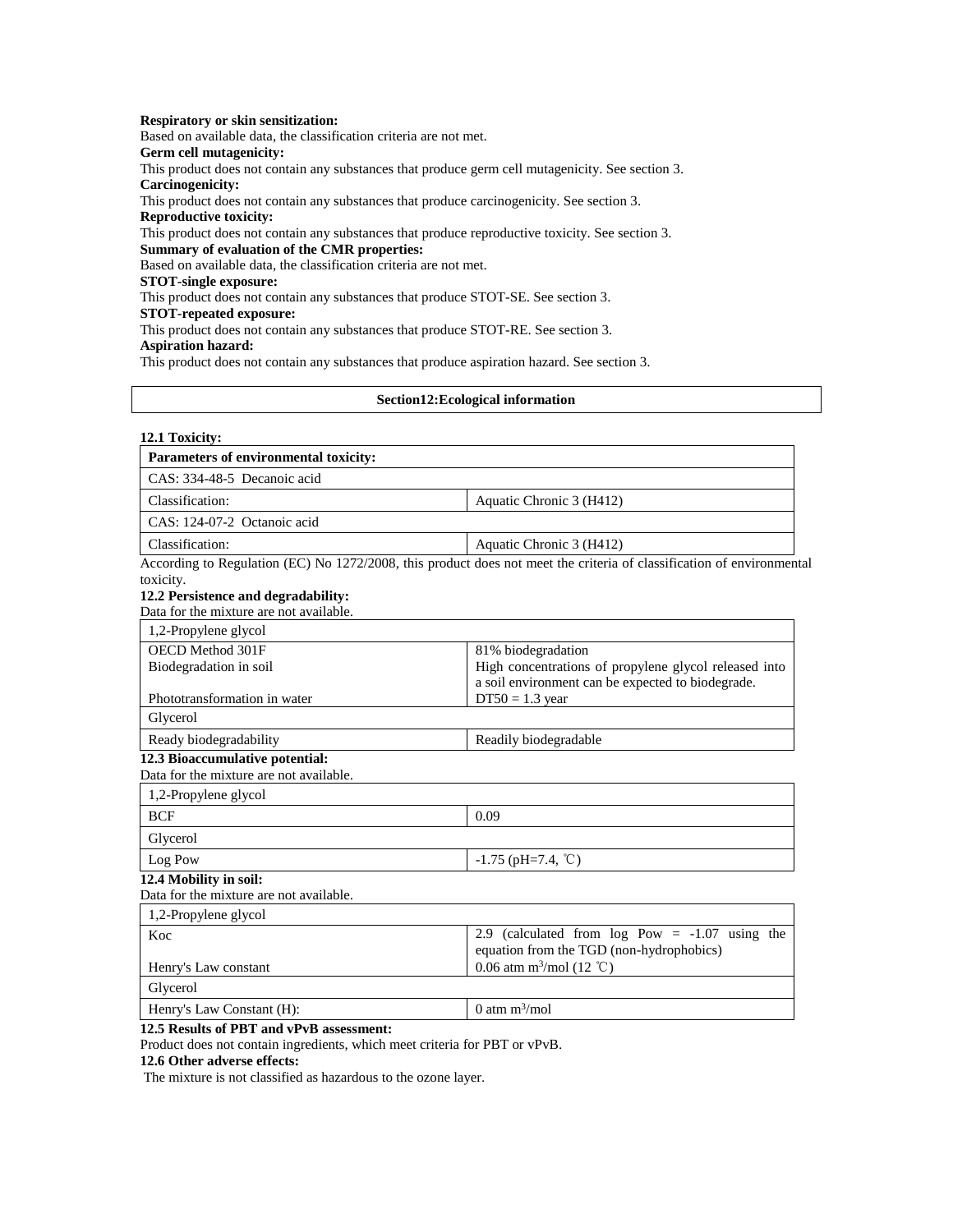#### **Section13:Disposal considerations**

#### **13.1 Waste treatment methods**

Disposal method for the product: disposal in accordance with the local legislation. Do not empty into drains. Waste code should be given in the place of waste formation. The classification of this waste meets criteria for dangerous waste. Disposal methods for used packing: reuse/recycling/liquidation of empty containers dispose in accordance with the local legislation. The classification of this waste meets criteria for dangerous waste. Legal Basis: Directive 2008/98/EC, 94/62/EC.

#### **Section14:Transport information**

#### **14.1. UN number:**

Not available. Product is not classified as hazardous during transport. **14.2. UN proper shipping name:**  Not applicable. **14.3. Transport hazard class(es):**  Not applicable. **14.4. Packing group:**  Not applicable. **14.5. Environmental hazards:**  Not applicable. **14.6. Special precautions for user:**  Move carefully to prevent leakage during carriage. Keep necessary protective articles at hand in case of accident. **14.7. Transport in bulk according to Annex II of MARPOL and the IBC Code:**  Not applicable.

#### **Section15: Regulatory information**

#### **15.1 Safety, health and environmental regulations/legislation specific for the substance or mixture**

**Regulation (EC) No 1907/2006** of the European Parliament and of the Council of 18 December 2006 concerning the Registration, Evaluation, Authorization and Restriction of Chemicals (REACH), establishing a European Chemicals Agency, amending Directive 1999/45/EC and repealing Council Regulation (EEC) No 793/93 and Commission Regulation (EC) No 1488/94 as well as Council Directive 76/769/EEC and Commission Directives 91/155/EEC, 93/67/EEC, 93/105/EC and 2000/21/EC.

**Regulation (EC) No 1272/2008** of the European Parliament and of the Council of 16 December 2008 on classification, labeling and packaging of substances and mixtures, amending and repealing Directives 67/548/EEC and 1999/45/EC, and amending Regulation (EC) No 1907/2006 (Text with EEA relevance).

**Commission Regulation (EU) No 2015/830** of 28 May 2015 amending Regulation (EC) No 1907/2006 of the European Parliament and of the Council on the Registration, Evaluation, Authorization and Restriction of Chemicals (REACH) (Text with EEA relevance)

**Directive 2008/98/EC** of the European Parliament and of the Council of 19 November 2008 on waste and repealing certain Directives.

**European Parliament and Council Directive 94/62/EC** of 20 December 1994 on packaging and packaging waste.

**ADR European Agreement** concerning the International Carriage of Dangerous Goods.

**Convention concerning International Carriage by Rail (COTIF): Appendix C – Regulations concerning the International Carriage of Dangerous Goods by Rail (RID)** with effect from 1 January 2011. **15.2 Chemical safety assessment:** 

A Chemical Safety Assessment is not required for mixtures in accordance with REACH Regulation.

**Section16: Other information**

### **Full text if indicated H phrases mentioned in section 2,3:**

H226: Flammable liquid and vapour

H302: Harmful if swallowed

H314: Causes severe skin burns and eye damage

H315: Causes skin irritation

H317: May cause an allergic skin reaction

H318: Causes serious eye damage

H319: Causes serious eye irritation